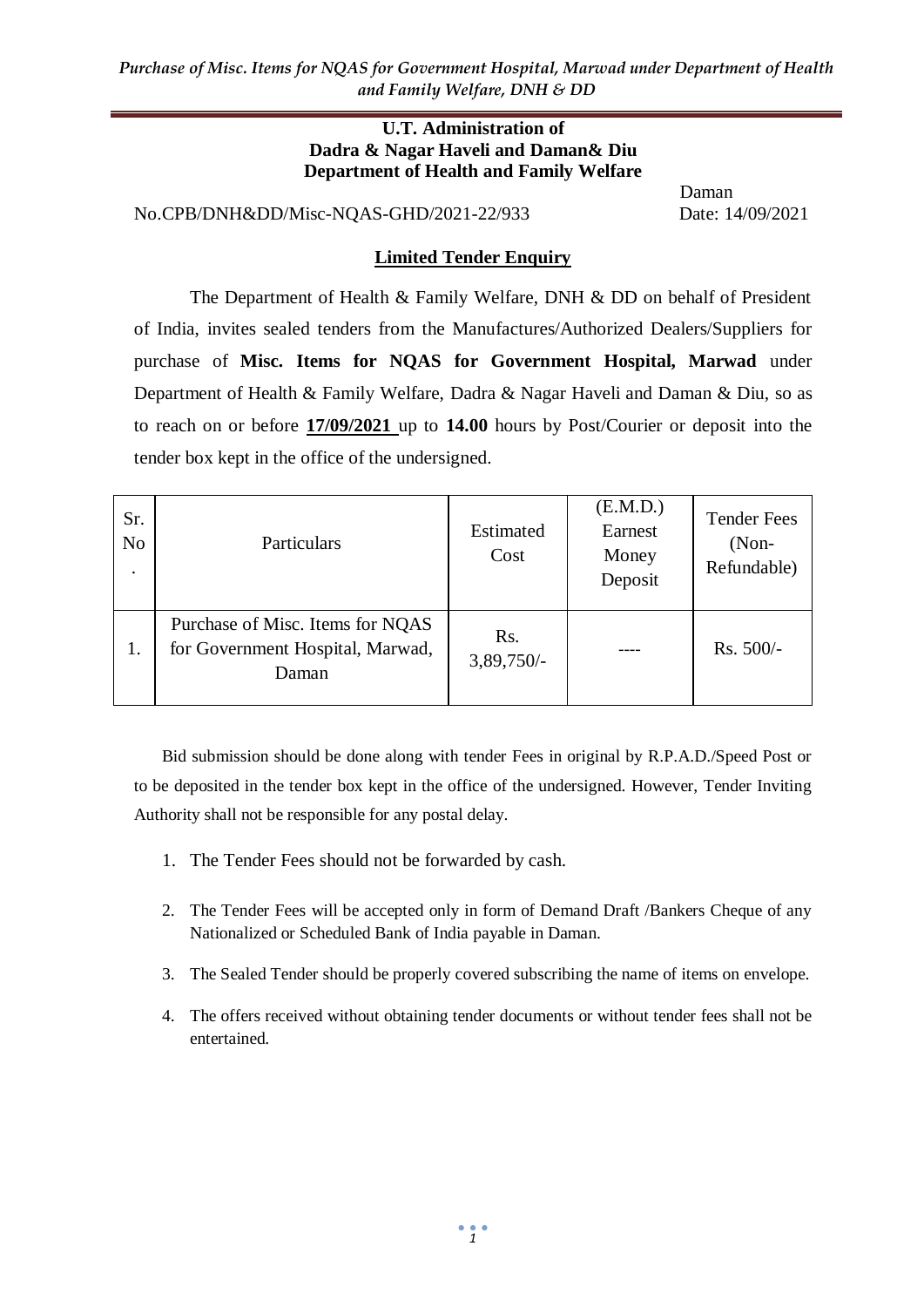The tender inviting authority reserves the right to accept or reject any or all the tender to be received without assigning any reasons thereof.

*Sd/-*

In-charge, Central Procurement Branch E-mail Id: [cpbdnhdd@gmail.com](mailto:cpbdnhdd@gmail.com) Room No. 106, 1<sup>st</sup> Floor, CHC Moti Daman, Fort Area, Moti Daman - 396220

# **Copy to:-**

- 1) The SIO, NIC, Daman with a request to publish in Website.
- 2) The Accounts Section, CPB (Daman) for information.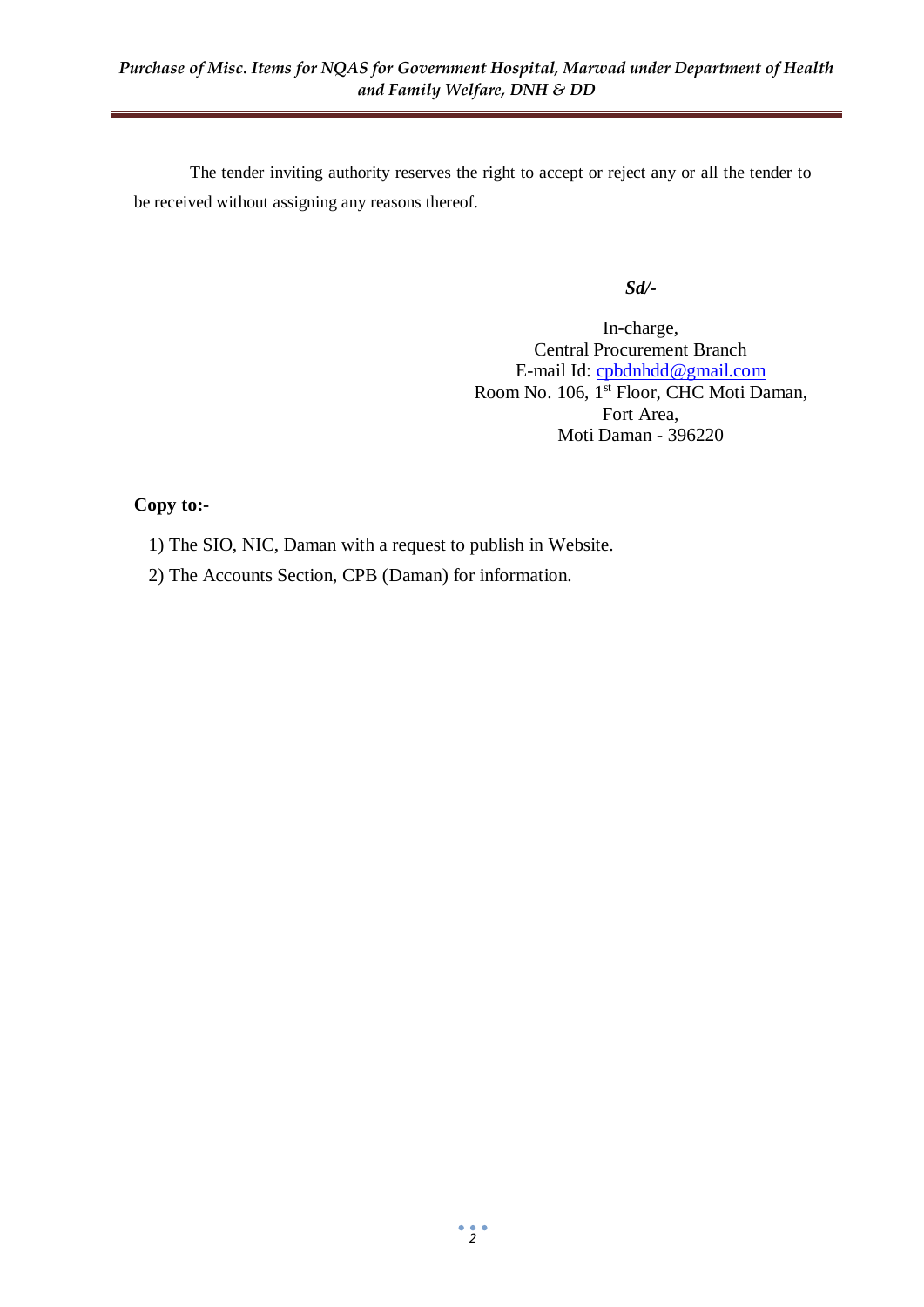#### **U.T. ADMINISTRATION OF DADRA & NAGAR HAVELI AND DAMAN& DIU DEPARTMENT OF HEALTH AND FAMILY WELFARE**

Terms and Conditions for the **"Purchase of Misc. Items for NQAS for Government Hospital, Marwad under the Department of Health and Family Welfare, DNH& DD."**

### **Instructions to Bidders :**

- 1) All documents attached should be legible/readable.
- 2) The Bidder has to give compliance for each quoted product and any false/misleading statement in compliance found any time during the procurement process, the bid shall be out rightly rejected.
- 3) For all queries regarding tender specifications and any other clauses included in the tender document should be addressed to personnel in tendering office address provided below:

**Central Procurement Branch, Room No. 106, 1st Floor, Community Health Centre, Moti Daman – 396 220.**

#### **Tender Fees (Non-Refundable) Rs.500/- :**

- a. The Tender Fees should not be forwarded by cash.
	- b. The Tender Fees (Non-Refundable) will be accepted only in form of Demand Draft /Bankers Cheque in favor of **I/c Medical Superintendent, Government Hospital, Daman** from any Nationalized or Scheduled Bank of India payable in **Daman.**
	- c. All tenders must be accompanied by Tender fees as specified in schedule otherwise tender will be rejected.

#### **Security Deposit: (SD)**

- a. The successful tendered will have to pay within 10 days from the date of demand, an amount equal to 3% of the total value of articles, which may be ordered, as the amount of security deposit.
- b. Non receipt of Security Deposit within stipulated time will result in automatic cancellation of the order for supply without any intimation.
- c. However, in case if any articles are received for which the Security Deposit may not have been deposited, the full Security Deposit as may be due from the contractor will be recovered from the bill(s) for such articles.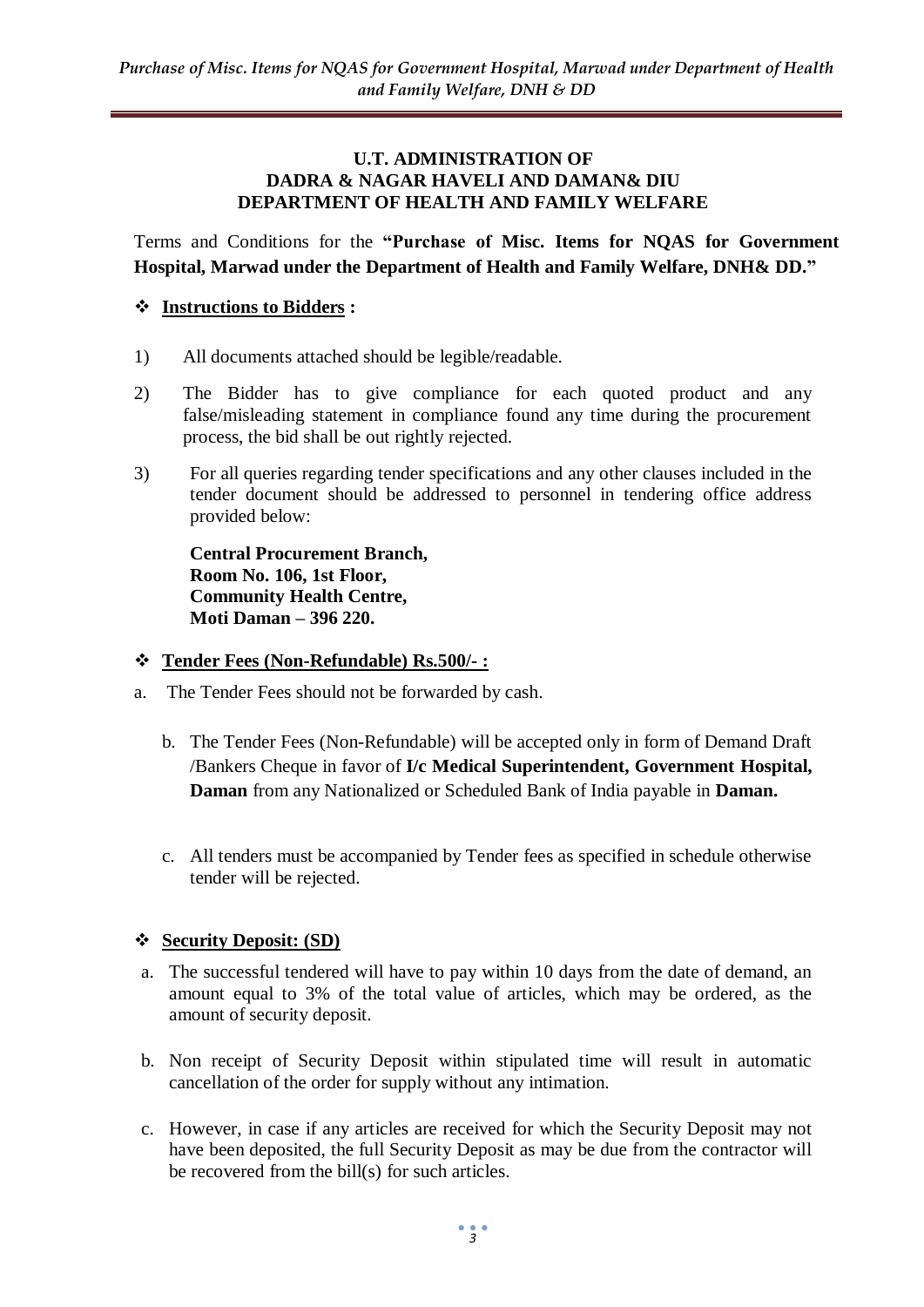- d. The Security Deposit(s) paid by the tender(s) earlier against any tender(s) or supply order(s) is not adjustable with Security Deposit required by these conditions.
- e. In case of failure to replace the accepted and rejected articles from the supplies made, as mentioned in the conditions the loss undergone by the Government will be recovered from the contractor Security Deposit or payment due of any bill(s) to the extent required.
- f. The tender inviting officer will consider extension of time for remitting the Security Deposit as demanded. However, in case of denial to consider such extension the contractor is bound to abide by the limit given and liable to make good for the loss made to the Government on account of his failure to abide by the time limit.
	- $\triangleright$  Security Deposit shall be liable to be forfeited in following circumstances:
		- i. Tender is rejected due to failure of supply the requisite documents in proper format or giving any misleading statement or submission of false affidavit or fabricated documents.
		- ii. Tenderer fails to replace the goods declared to be not of standard quality or not conforming to acceptable standards or found to be decayed/spoilt.
	- $\triangleright$  Only on satisfactory completion of the supply order for and on payment of all bills of the contractor, as to be admitted for payment, the amount of Security Deposit will be refunded after expiry of guarantee/warranty period, if any, or any such date/period as may be mutually agreed upon.
	- $\triangleright$  In case of failure to supply the store, materials etc. ordered for, as per conditions and within the stipulated time, the articles will be obtained from the tenderer who offered next higher rates or from any other sources, as may be decided by the tender inviting Officer and the loss to the Government on account of such purchases(s) shall be recovered from the former contractor by Security Deposit or bills payable. The contractor shall have no right to dispute with such procedure.

### **Conditions of Contract :**

### **1. ACCEPTANCE OF TENDER:**

- a. The tender is liable for rejection due to any of the reasons mentioned below:
	- i. Non-submission of tender within stipulated time.
	- ii. Tender is unsigned or not initialed on each page or with unauthenticated corrections.
	- iii. Non-payment of Tender Fees.
	- iv. Non-Submission of required documents as mentioned in schedule
	- v. Conditional/ Vague offers.
	- vi. Unsatisfactory past performance of the tendered.
	- vii. Items with major changes/deviations in specifications/standard/grade/packing/ quality offered.
	- viii. Submission of misleading/contradictory/false statement or information and fabricated/ invalid documents.
	- ix. Tenders not filled up properly.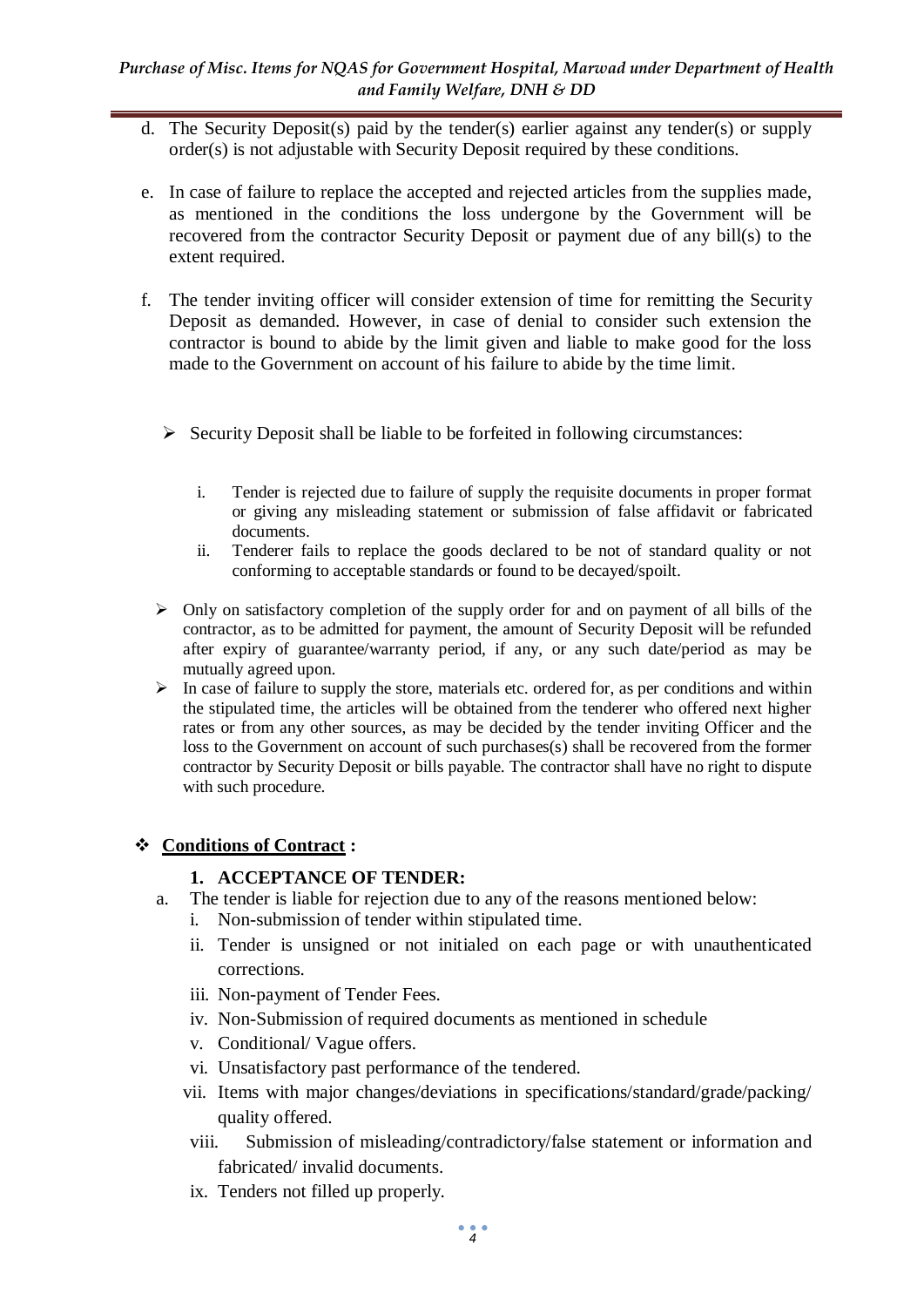- x. The documents attached by the bidder if found not readable will not be considered for bid evaluation.
- b. Any discount which the bidder wants to give has to be considered and total final bid amount has to be mentioned clearly in the price bid form.
- c. Discount offered after price bid opening will not be considered.
- d. The Central Procurement Branch may seek any clarifications/explanation/ documentary evidence related to offer at any stage from tenderers if required.
- e. **The rate quoted should be inclusive of all taxes and no extra charges will be paid and should be valid up to One Year from the date of tenderization**.
- f. Orders once placed should be delivered within the given time period and item should be door delivered up to  $3<sup>rd</sup>$  floor including labour.
- g. All/Taxes/Duties/Royalties Charges payable on the sales/transport etc. within and/or outside the state shall be payable by the supplier.
- h. The decision of the Tender Inviting Officer for acceptance/rejection of any articles supplied including the decision for equivalent specifications, standard and quality etc. of articles shall be final.
- i. The right to accept or reject without assigning any reasons or all tenders in part or whole is reserved with the Tender Inviting Officer and his decision(s) on all matters relating to acceptance or rejection of the tenders as a whole or in part will be final and binding to all.
- j. No separate agreement will be required to be signed by the successful tender(s) for the purpose of this contract for supply. Rates tendered/offered in response to the concerned Tender Notice shall be considered as acceptance of all above terms and conditions for supply for all legal purpose.
- k. The rate(s) quoted should be strictly for free delivery (including labour and transportation) at FOR Government Hospital, Marwad or for any facility in the U.T of DNH & DD and will be valid and operative for supply orders issued within one year from the date of invitation of tenders. The department shall not take any responsibility of on loading the goods; the successful bidder has to make arrangement for loading at site.
- l. The tendered quantity is tentative and the actual purchase can be **as per the requirement of the Department and Rate contract is invited** for all items and the tenderer is bound to supply such requirement without any demur.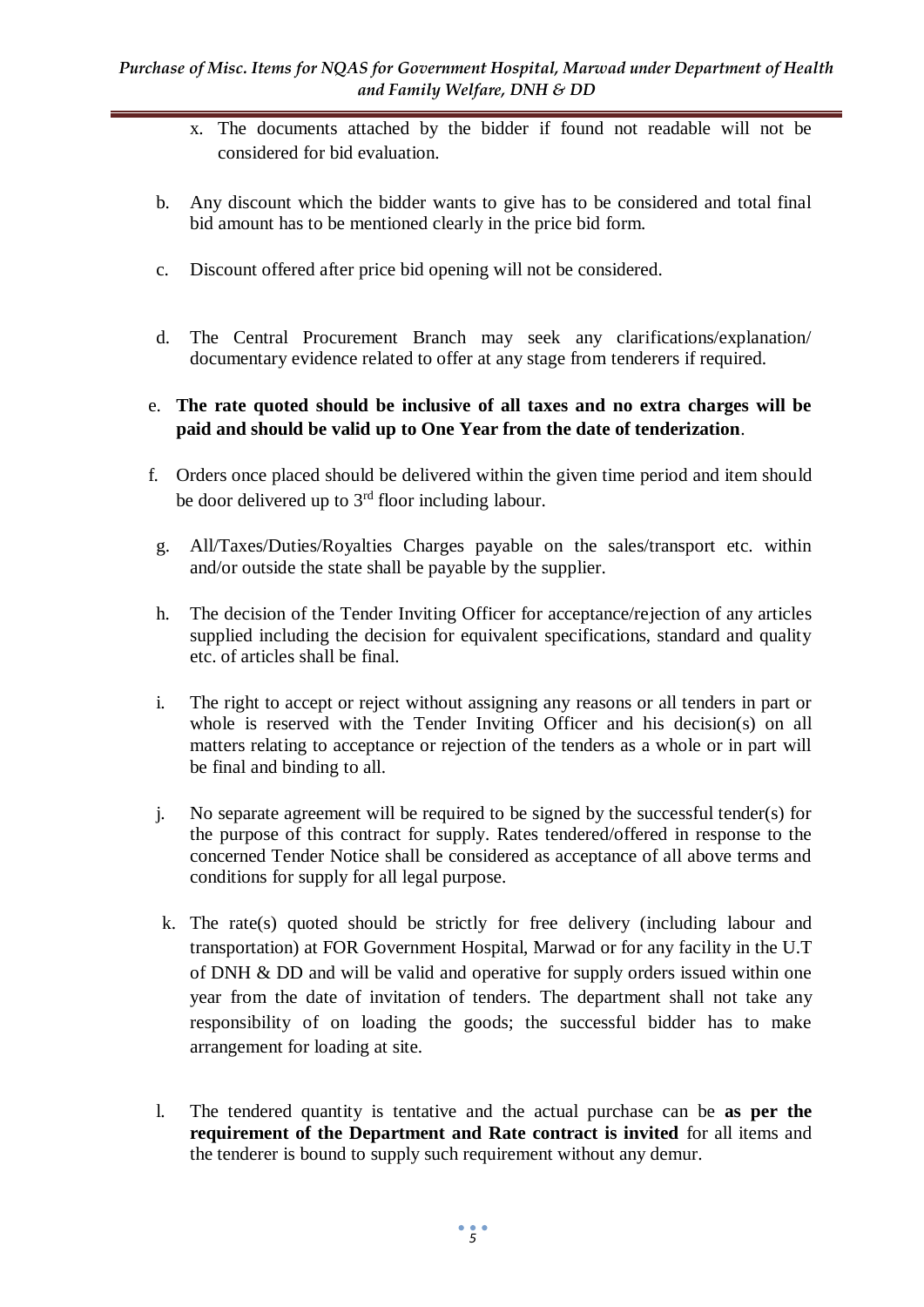#### *Purchase of Misc. Items for NQAS for Government Hospital, Marwad under Department of Health and Family Welfare, DNH & DD*

m. Bidder / its sister concerns / companies where its Promoters / Directors either directly or indirectly are involved, should not have ever been blacklisted in tender / supplies by any state/Central Govt. In case of bidder / principal is involved / penalized under any investigation of CVC or any State/Central Govt. Commission in relation to the similar work project issue; the bid will be out rightly rejected.

### **2. TERMS OF SUPPLY :**

- a. In event of breakage or loss of stores during transit against requisition order the said quantity has to be replaced by the tenderer. The department will not pay separately for transit insurance and supplier will be responsible for stores.
- b. Railway Receipt or other transport document should be drawn in the favor of Officer Inviting tender.
- c. Items should be door delivered upto  $3<sup>rd</sup>$  floor including labour no extra charge will be paid by the department.
- d. Railway Receipt or other transport document should not be sent by VPP or through any Bank as this being a Government Office it is not possible to clear cash demands of Post Office/Bank for delivery of RR or other transport documents unless we have agreed to it as special arrangement.
- e. Extension of time limit for supplies shall be considered by the Tender Inviting Officer. The extension so granted may be with levy of compensation for delay in execution of supply (as mentioned in Liquidated Damages) the cost of supplies ordered for at the discretion of the authority competent to grant extension of time limit provided such request is made well in time, depending upon the circumstances and such decision in the matter will be final.
- f. The supplies, materials etc. of inferior quality standard or of different specifications, brand, manufacturer etc other than that ordered specified and/or incomplete or broken articles will not be accepted. The supplier has to replace the same at his own cost and risk. Intimation of non-acceptance of any materials etc will be sent to the supplier within 10 days from the date of receipt of the stores and the same will be returned to the supplier at his own cost and risk, if he so desires and intimates accordingly within 15 days from the date of dispatch of intimation of the non-acceptance. However, if no communication is received within 15 days from the date of communication the tender Inviting Officer will not be responsible for any damages, loss etc. of such rejected articles.
- g. Demurrage charges paid by the Tender Inviting Officer on account of delayed receipt of dispatch documents intimation will be recovered from the bills payable to the supplier.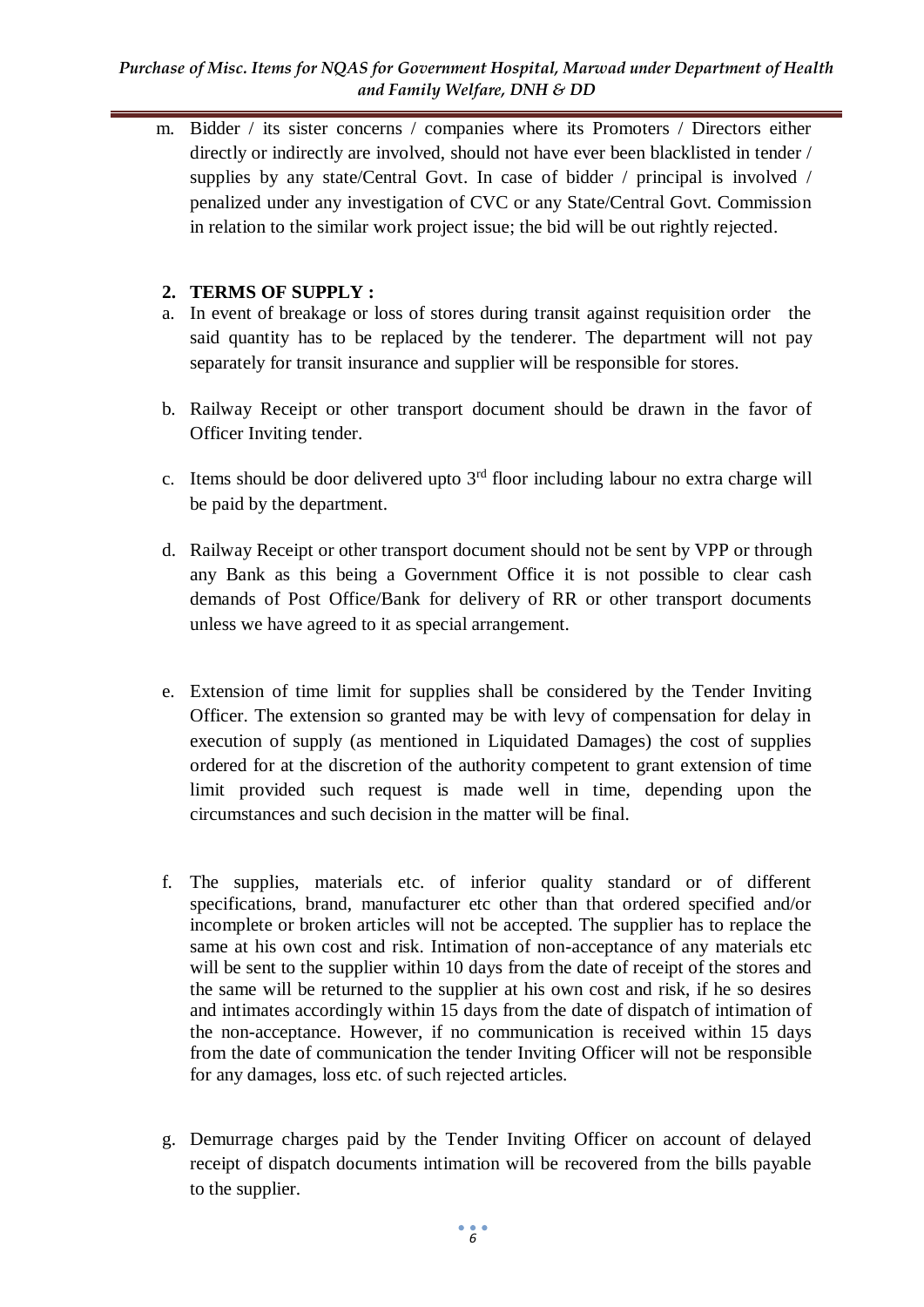- h. If at any time after the order for supply of materials the Tender Inviting Officer shall for any reason whatsoever not require the whole or part of the quantity thereof as specified in the order the Tender Inviting Officer shall give notice in writing of the fact to the supplier(s) who shall have to claim to any payment of compensation what so ever on account of any profit or advantage which the supplier(s) might have derived from the supply of articles in full, but which did not derive in consequence of the full quantity of articles not having been purchased, nor shall have any claim for compensation by reasons of any alterations having been made in the original instructions which shall invoice any curtailment of the supply originally contemplated.
- i. The items as mentioned in the list are the approximate estimates invited and actual purchase may be more. Accordingly, the successful tenderer has no right for any loss/damages with reference to approximate requirement shown in tender and actual requirement.
- j. Inspection will be carried out in the premises of Government Hospital, Marwad. If goods to be inspected in factory premises all expenditure to be borne by the Tenderer.

### **3. Bid Evaluation Methodology :**

- A. **Preliminary Evaluation**: Tender Fee Submission.
- B. **Technical Evaluation:** 
	- Scrutiny of technical specifications and other relevant documents as asked by the department with the quoted specification.
	- Scrutiny of Compliance Statement given by the bidder.
	- Sample verification (If required). *(If Sample is asked by the Department, it won't be refundable)*
- C. **Financial Evaluation**: Lowest quoted offered by Technically Qualified Bidders

## **4. PAYMENT TERMS :**

- a. 100% of the invoice amount will be paid only after completion of work successfully and submission of Security deposit i.e. 3% of the tender value.
- b. Price escalation clause will not be entertained under any circumstances.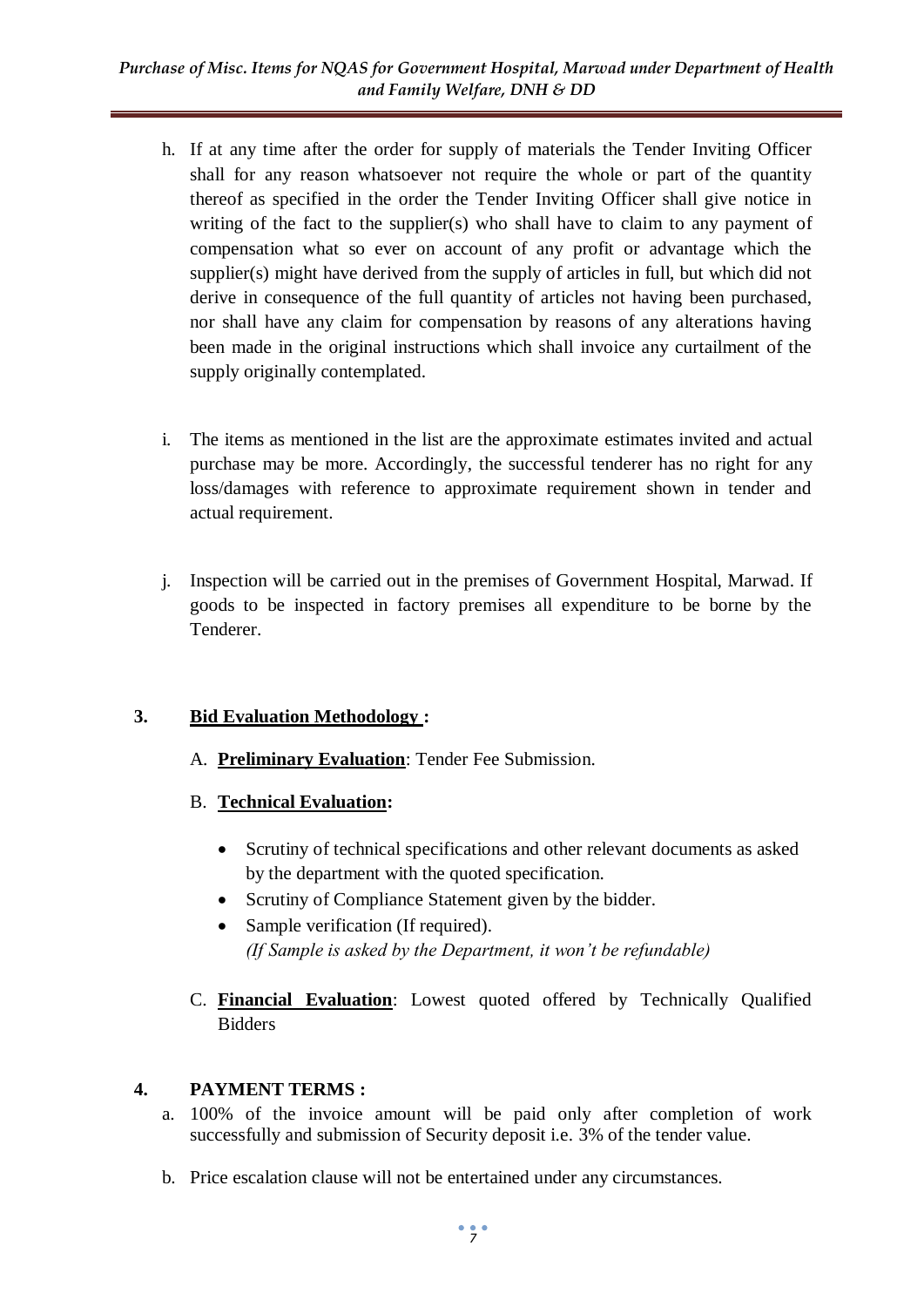- c. All bills should be in **TRIPLICATE** and should invariably mention the number and date of work order.
- d. All bills for amount above Rs.5,000/- should be pre-receipted on a Revenue Stamp of proper value. Bills for amount exceeding Rs.5,000/- not pre-receipted on Revenue Stamp of proper value will not be accepted for payment.
- e. Each bill in which GST is charged must contain the following certificates on the body of the bill: **"CERTIFIED"** that the service on which GST has been charged have not been exempted under the Central GST or the Rules made there under and the amount charged on account of GST on these services is not more than what is payable under the provisions of relevant Act or Rules made there under".
- f. No extra charge for packing, forwarding and insurance etc. will be paid on the rates quoted.
- g. The rates should be quoted only for the work specified in the list of requirements.
- h. Rates quoted for items other than the required specification/ make/ manufacture will not be considered.

Signature of Agency With Rubber Stamp

> *Sd/-* In-charge, Central Procurement Branch E-mail Id: [cpbdnhdd@gmail.com](mailto:cpbdnhdd@gmail.com)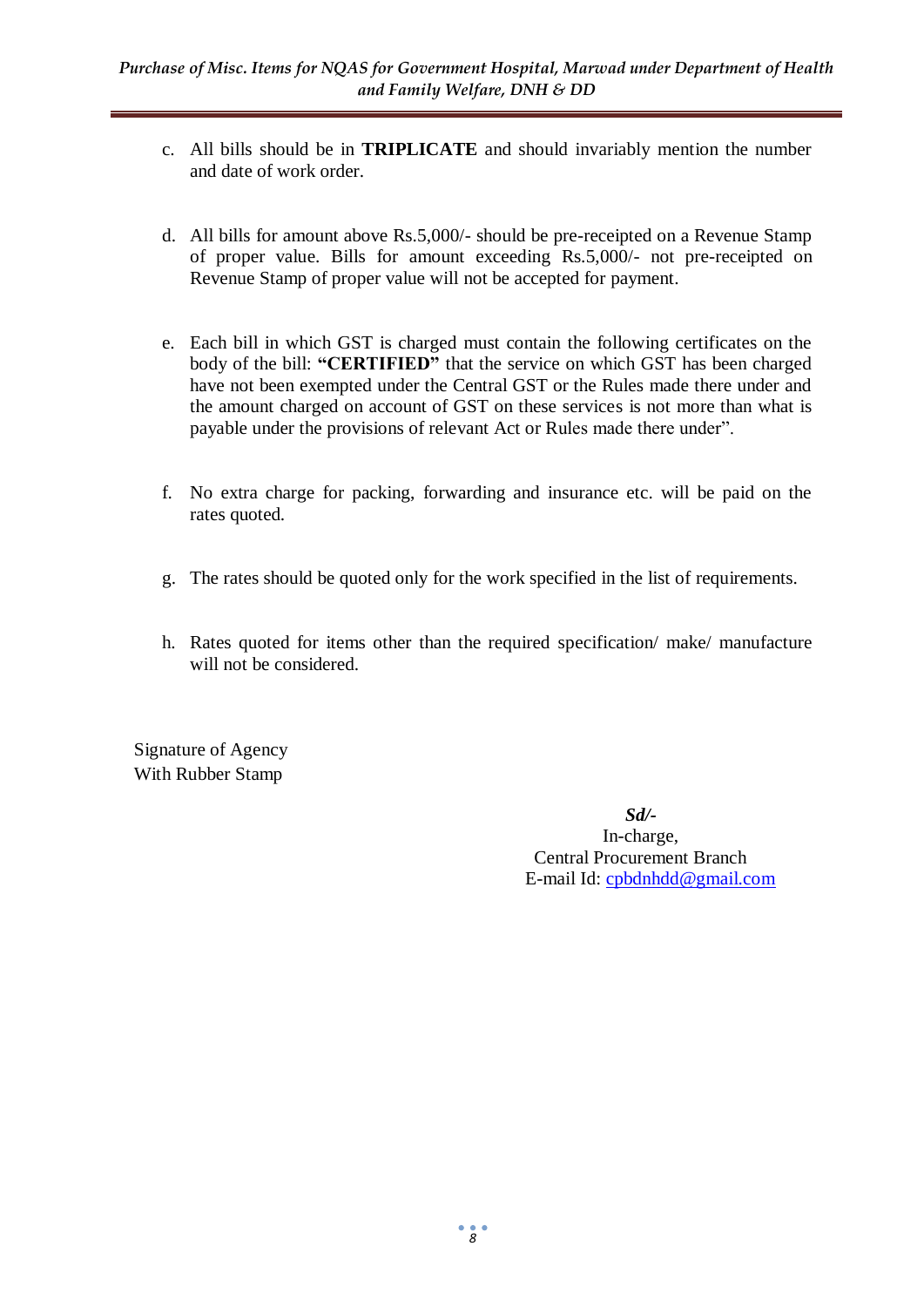### **SCHEDULE OF DOCUMENTS ATTACHED**

| Sr.<br>No. | Document/Certificate                                                                                                       | <b>Uploaded &amp;</b><br><b>Enclosed</b> |
|------------|----------------------------------------------------------------------------------------------------------------------------|------------------------------------------|
| 01.        | PAN No.                                                                                                                    | Yes / No                                 |
| 02.        | <b>GST</b> Registration.                                                                                                   | Yes / No                                 |
| 03.        | Valid License in the field of supply.                                                                                      | Yes / No                                 |
| 04.        | Scan copy of Terms and Conditions of the tender documents<br>including Scope of Work duly Stamped and Signed on each page. | Yes / No                                 |

It is verified that all the certificates/permissions/documents are valid and current as on date and have not been withdrawn/cancelled by the issuing authority.

I/We further undertake to produce on demand the original certificate/ permission/ document for verification at any stage during the processing of the tender.

Date: Place:

Sign & Stamp of tenderer.